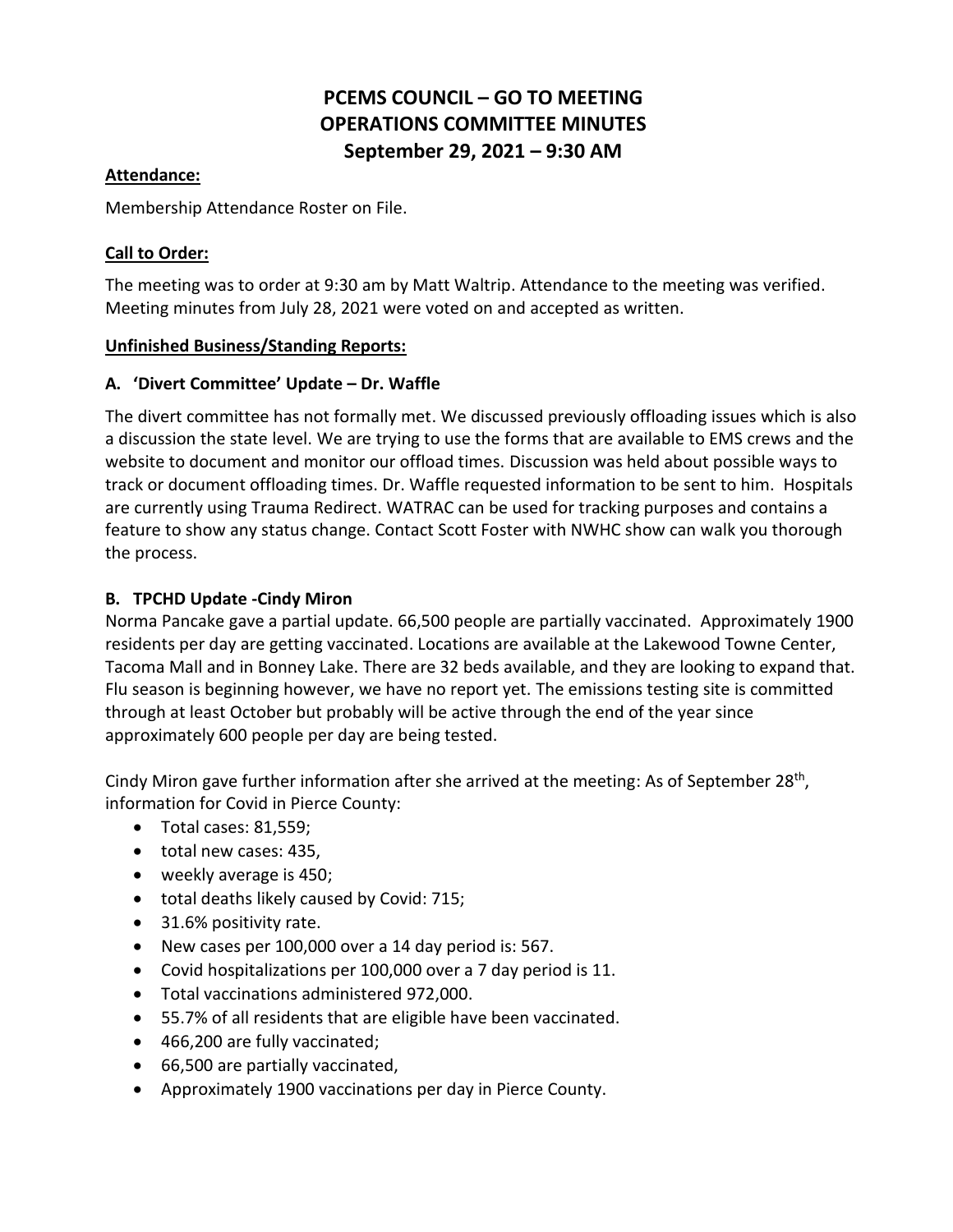- Vaccination sites are available in the Lakewood Towne Center and Tacoma Mall. They are looking to expand some testing locations.
- Isolation and quarantine data: there are 32 beds available at this time and they are looking to expand that capacity.
- There is no report for flu as of yet.

# **C. WA State Health Information Exchange – Jeff Sinanian/Jim Jansen/WA DOH PC Hospital Data Information Exchange Update- Brad Dyson—no report**

Jeff Sinanian gave an update on the WA State Health Information Exchange, the WEMSIS health care integration.

The HIE Roadmap Workgroup Vision-

- Integrate WEMSIS into the WA State Health Information Exchange (HIE) to facilitate secure data access and exchange.
- Enable EMS participation in the HIE to improve data exchange with hospitals and other data systems.
- Increased ability to use data to improve field approaches

• Improve outcomes for those using emergency services

The HIE Roadmap Workgroup Purpose-

- Leveraging Partner Expertise
- Eliciting Input
	- Use case for the HIE
	- Potential Barriers
	- General Concerns and Comments
- Production of a Roadmap Document

# WA EMS HIE Project-

- Test connection to the Health Information Exchange
	- Phase 1: Can EMS submit data to the HIE?
		- Barriers? Costs? Technical limitations?
	- Phase 2: TBD determine priorities through HIE Roadmap
	- Partners Image Trend, OneHealthPort, pilot EMS services
	- Complete by September 30<sup>th</sup>, 2021
	- Pilot information coming soon
	- Identify funding and reimbursement opportunities

# Clarifications-

- Are EMS services required?
	- No, HIE participation is voluntary.
- Do EMS services have to change existing exchange systems.
	- No, existing exchange systems do not need to change.
- What will this cost EMS services?
	- No HIE fee during testing/pilot phase.
	- OneHealthPort HIE fee schedule applies after test/pilot
	- Individual ePCR vendor fees possible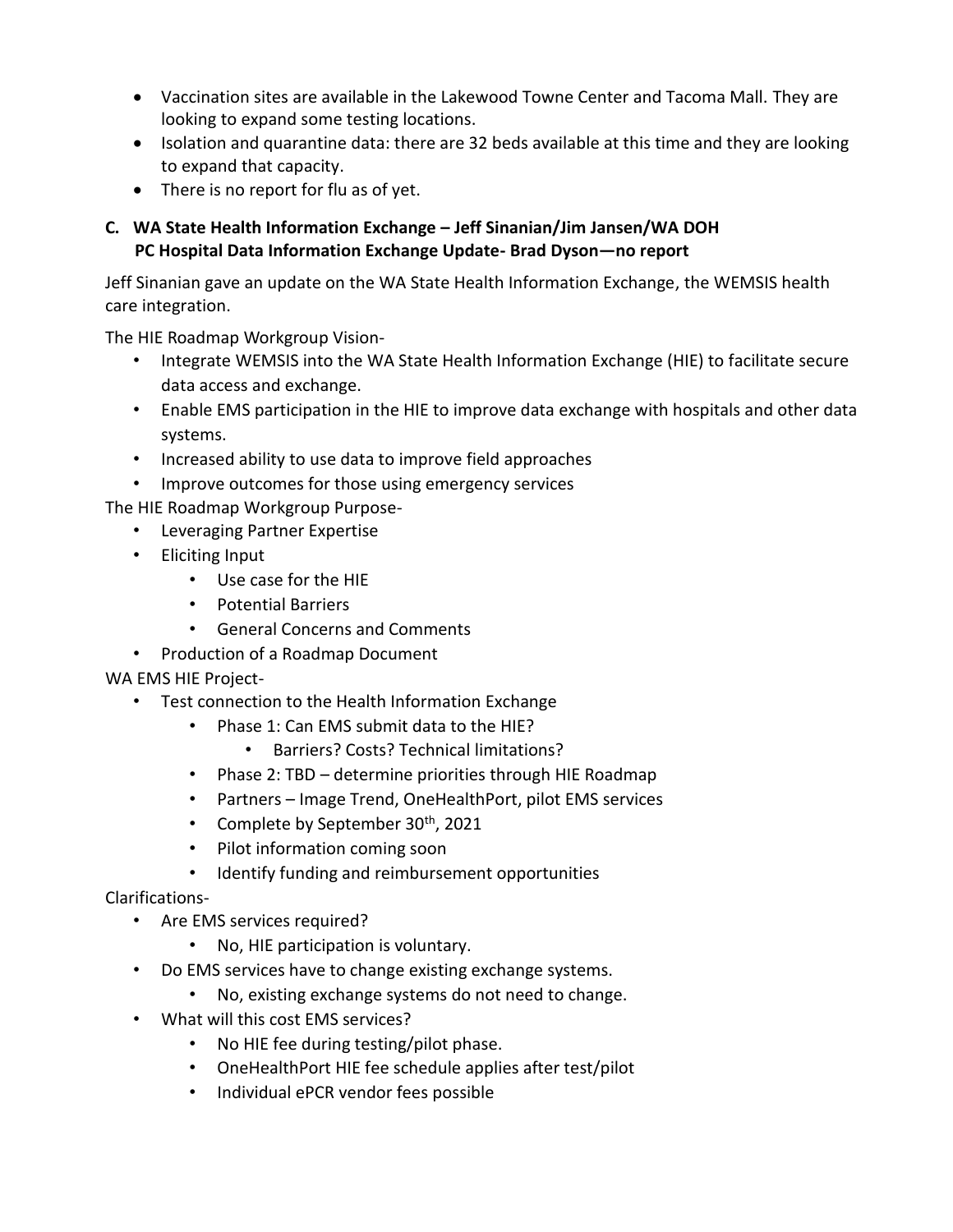Possible Uses-

- **EMS Provider accesses patient information while treating patient.**
- **EMS Provider accesses patient information after treatment at hospital.**
- **EMS Provides hospital with the ePCR.**

Next Steps-

- Working to finalize the document that will outline this roadmap and the approaches that they are looking to invest in or move forward to. The roadmap should be available by September 30<sup>th</sup>.
- Others would definitely be something that would take the solicitation of additional funding and grants.
- They appreciate the participation of EMS partners to let them know the direction they need to go in.
- They are no longer holding the HEI workgroup but are exchanging information at the general WEMSIS workgroup.

If you have any questions, please feel free to contact them at [WEMSIS@doh.wa.gov.](mailto:WEMSIS@doh.wa.gov)

# **D. Recovery Innovations (RRC) Update – Jodie Leer**

No update at this time.

# **E. MCI Plan- Ryan McGrady/Tom Lamanna**

The County Fire Chiefs had a draft MCI Plan, but it was not formally approved. WPFR ran some MCI drills and made some internal changes. CPFR has done something similar. Jesse Fox said they have a second round of battalion level MCI drills scheduled for October.

They are hoping to put together a workgroup and provide an operational proposal package by the end of October. CPFR will take the lead, put together a workgroup and will make sure all the players are involved so they will have the operational proposal package ready for the November 24<sup>th</sup> meeting.

Norma asked to include the EMS office, the NWRHN, Cindy Miron from TPCHD, Tom Lamanna and possibly Mary Hallman from TFD to get the MCI plan updated.

This should also be brought to the protocol committee because it is proposing a different triage system other than start. (SALT versus START). Jesse Fox said he is happy to give the presentation at the next protocol committee meeting

# **F. Trauma Redirect Procedure Update – Dr. Waffle/Eileen Newton/Heidi Rock**

Tom Lamanna recommended that the Trauma Redirect Policy be rescinded and that we go back to the usual procedure. It was reported that this is a recommendation from all the trauma leaders from all the facilities. They felt this is a different way to say divert and that there are no metrics or guidelines around it for when it is activated. Everyone thought it was a temporary one weekend thing but has now been implemented twice. Norma Pancake said that we will take this message back to the preparedness and emergency managers who brought it up at the COO/CEO level.

# **G. Ambulance Services in Pierce County- underserved/unserved- tabled**